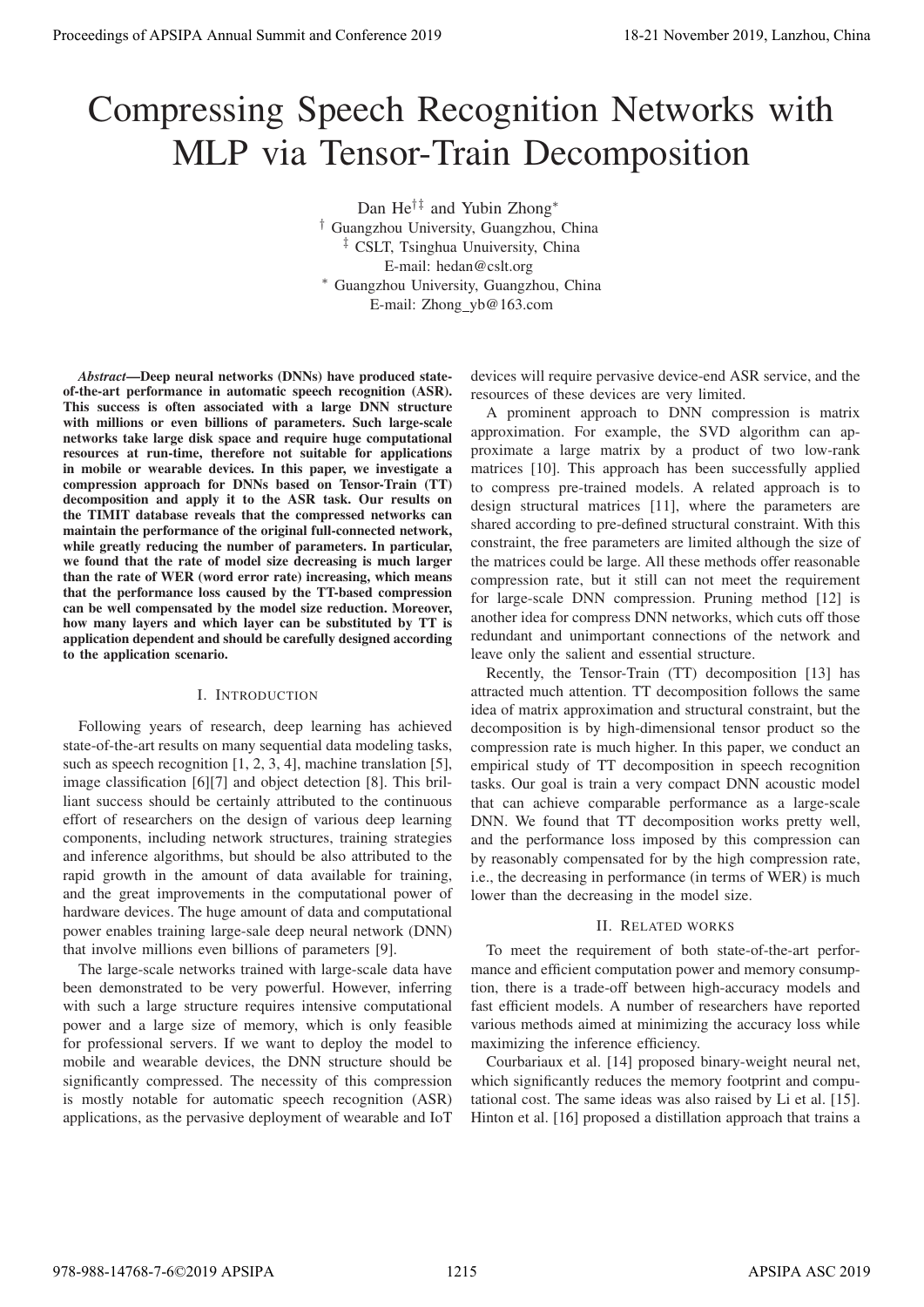small network using soft targets generated by a large network, which can be regarded as a compression approach. Some researchers also tried to represent dense weight matrices with constrained structures. For example, Denil et al.[17] proposed low-rank matrix decomposition that replaces the original fullrank weight matrix with the product of two low-rank matrices.

Matrix decomposition is two-dimensional. Recently, this approach has been extended to tensor decomposition, which replaces the original full-rank weight matrix with the product of series of high-dimensional tensors. Due to the high dimensionality, the structure constraint in tensor decomposition is much richer than matrix decomposition. Among various tensor decomposition methods (e.g., CP decomposition and Tuckerdecomposition), TT decomposition is the most successful due to its simplicity and flexibility [13, 18]. Recently, TT decomposition has been applied to many deep learning tasks. For example, Novikov et al. [19] used the TT format to represent the weight matrices in the fully connected layer inside a CNN model. Tjandra et al. [18] applied TT decomposition to compress the weight matrices inside RNN models. TT decomposition has also been applied to represent the embedding layer, a key ingredient in modern NLP [20]. Proceeding of APSIPA Annual Summit at the Green 2019<br>
we have not the conference 2019 in the Green 2019 in the Green 2019 in the Green 2019 in the Green 2019 in the Green 2019 in the Green 2019 in the Green 2019 in the Gr

Compared to other tensor decomposition methods, such as CP decomposition and Tucker-decomposition, TT decomposition tends to offer better performances [21]. For instance, the TT decomposition achieved the best performance when modeling polyphonic music [21]. In speech recognition, Mori et al. [22] applied TT decomposition on the end-to-end ASR framework. In our work, we will decompose fully-connected layers using TT on a simple phoneme recognition task, and investigate how to improve the performance of TT in such a classical configuration.

#### III. TENSOR TRAIN DECOMPOSITION

In this section, we discuss the details of our proposed approach to compress DNN using the TT decomposition. The basic idea is to replace the dense matrix of a full-connected layer with a format of tensor train. This format is called TT format, and the layer in the TT format is called a TT layer.

#### *A. Tensor-train (TT) format*

We represent one-dimensional arrays as *vectors*, twodimensional arrays as *matrices*, high-dimensional arrays as *tensors*. Bold lower case letters (e. g. *b*) denote vectors; ordinary lower case letters (e.g.  $b(i) = b_i$ ) denotes vector elements; bold upper case letters (e. g. *W*) denote matrices; ordinary upper case letters (e.g.  $W(i, j)$ ) denote matrix elements; calligraphic bold upper case letters (e. g. *W*) denote for tensors and ordinary calligraphic upper case letters (e. g.  $W(i) = W(i_1, \ldots, i_d)$  denote tensor elements, where d is the dimensionality of the tensor *W*. We will call arrays *explicit* to highlight cases when they are stored explicitly, i. e. by enumeration of all the elements.

A d-dimensional array (tensor)  $W$  is said to be represented in the *TT-format* if for each dimension  $k = 1, \ldots, d$  and for each possible value of the k-th dimension index  $j_k$  =

 $1, \ldots, n_k$  there exists a matrix  $G_k[j_k]$  such that all the elements of  $W$  can be computed as the following matrix product:

$$
\mathcal{W}(j_1,\ldots,j_{d-1},j_d) = \mathbf{G}_1[j_1]\mathbf{G}_2[j_2]\cdots\mathbf{G}_d[j_{d-1}]\mathbf{G}_d[j_d],
$$
\n(1)

where matrices  $G_k[j_k]$  are related to the same dimension k, and they are restricted to be of the same size  $r_{k-1} \times r_k$ . The values  $r_0$  and  $r_d$  are set to 1, so the final matrix product result is a scalar. We refer to the representation of a tensor in the TT-format as the *TT-decomposition*, a sequence  $\{r_k\}_{k=0}^d$  is<br>referred to as the *TT-ranks* of the TT-representation of **W** its referred to as the *TT-ranks* of the TT-representation of *W*, its maximum – as the *maximal TT-rank* of the TT-representation of  $W: r = \max_{k=0,\dots,d} r_k$ . A collection of the matrices  $(G_k[j_k])_{j_k=1}^{n_k}$  corresponding to the same dimension are called<br>the *TL*-cores the *TT-cores*.

We use the symbols  $G_k[j_k](c_{k-1}, c_k)$  to denote the element of the matrix  $G_k[j_k]$  in the position  $(c_{k-1}, c_k)$ , where  $c_{k-1} =$  $1, \ldots, r_{k-1}, c_k = 1, \ldots, r_k$ . Equation (1) can be equivalently rewritten as the sum of the products of the elements of the cores:

$$
\mathcal{W}(j_1,\ldots,j_d) = \sum_{c_0,\ldots,c_d} G_1[j_1](c_0,c_1)\ldots G_d[j_d](c_{d-1},c_d). \tag{2}
$$

If a tensor  $W$  is stored in the TT-format, in other words, using the *TT-cores*  $G_k[j_k]$  to represent the original tensor, the parameters that are truly stored in the memory will be reduced from  $\prod_{k=1}^{d} n_k$  to  $\sum_{k=1}^{d} n_k$  r<sub>k</sub>-1 r<sub>k</sub>. It can be seen that the TT-format is very efficient in terms of memory footprint if the ranks are small.

#### *B. Compressing DNN with TT-format*

In this section, we introduce the TT-layer that can be used to compose DNNs. In short, the TT-layer is a fully-connected layer with the weight matrix stored in the TT-format. A TT-DNN is a DNN that consists of one or more TT-layers.

More specifically, we replace a full-connected layer with a TT layer. A fully-connected layers involves a linear transformation on an N-dimensional input vector *<sup>x</sup>*:

$$
y = Wx + b,\t\t(3)
$$

where  $W \in \mathbb{R}^{M \times N}$  is the weight matrix and  $b \in \mathbb{R}^{M}$  is the bias vector. Usually the weight matrix *W* contains a huge number of parameters, most of which are redundant and so can be compressed by TT decomposition and saved in the TT format, converting to a TT layer. In details, represent the transformation as a TT, and reshape the input vector x and output vector y to a d-dimensional tensor  $\mathcal{X}$  and <sup>a</sup> d-dimensional tensor *<sup>Y</sup>*. The linear transformation (3) is expressed in the tensor form:

$$
\mathcal{Y}(i_1,\ldots,i_d) = \sum_{j_1,\ldots,j_d} G_1[i_1,j_1]\ldots G_d[i_d,j_d] \mathcal{X}(j_1,\ldots,j_d) \n+ \mathcal{B}(i_1,\ldots,i_d).
$$
\n(4)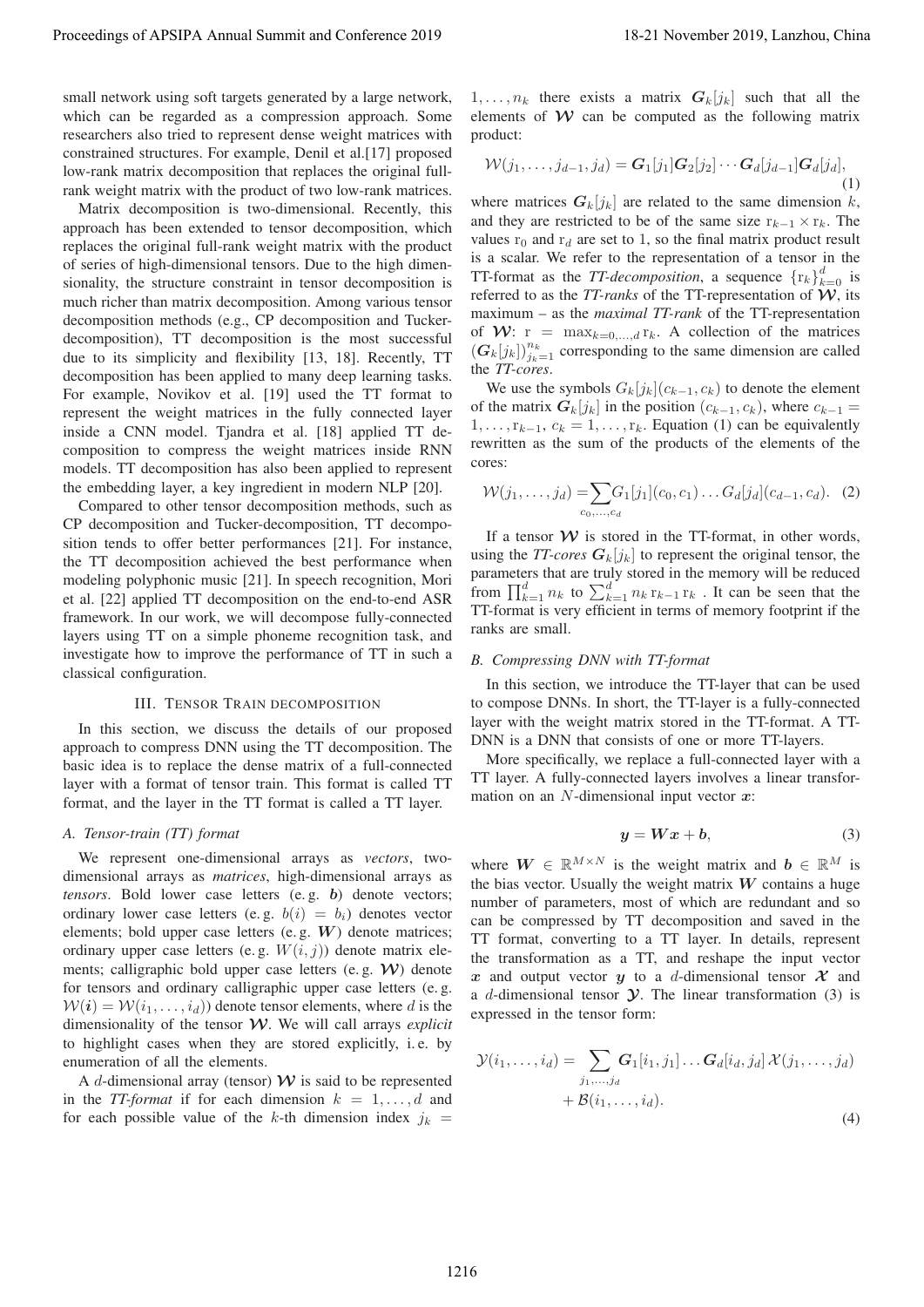Based on this tensor representation, conventional training strategies based on back-propagation can be employed to optimize the parameters  $G_k[j_k]$ , and inference can be conducted simply by tensor production.

### IV. EXPERIMENTS

In this section, we present the data and the model architecture adopted in our experiments to evaluate different configurations of TT-DNNs.

## *A. Configurations*

Our experiments were performed with the TIMIT corpus. The database contains a total of 6300 sentences, 10 sentences spoken by each of 630 speakers from 8 major dialect regions of the United States. The associated phoneme recognition task was chosen in our experiments as the benchmark, where the data configuration follows the Kaldi s5 recipe [23]).

The PyTorch-Kaldi [24] toolbox was used to conduct the experiments, where PyTorch is responsible for NN training, while Kaldi is responsible for data processing and decoding. The architecture is shown in Fig. 1.



Fig. 1. An overview of the PyTorch-Kaldi architecture [24].

The baseline DNN model is a multi-layer perceptron (MLP) with 4 full-connected hidden layers. The size of the input layer is 429, corresponding to the dimensionality of the input feature, and the size of the output layer is 1952, corresponding to the pdfs of the speech recognition system. Each hidden layer contains 1024 units. All these layers can be formulated into a tensor form so that the TT decomposition can be employed. The details of the tensor format and the TT-rank of each layer are shown as follows.

- 1) Regular DNN
	- Input size: 429
	- Hidden-1 size : 1024
- Hidden-2 size :  $1024$
- Hidden-3 size : 1024
- Hidden-4 size : 1024
- output size :1952
- 2) Tensor-form DNN
	- Tensor input shape :  $1 \times 3 \times 11 \times 13$
	- Tensor hidden shape :  $4 \times 4 \times 8 \times 8$
	- Tensor output shape :  $2 \times 2 \times 8 \times 61$
- 3) TT-rank
	- $1 \times 3 \times 3 \times 3 \times 1$

# *B. Single TT layer*

The first experiment is to apply the TT decomposition to a particular layer, and compare the impact of the TT substitution on different layers, in terms of the word error rate (WER) and the model size.

We denote the number of layers that can be TT substituted as  $n$ , which is  $5$  in our experiments (the tensors that derive the hidden and output units), and the number of layers that has been TT substituted as m. In this experiment, only  $m = 1$ is considered. To make the notation more clear, 'FC' is used to denote a full-connected layer, and 'TT' is used to denote a TT decomposed layer. An architecture 'TT-FC-FC-FC-FC' represents a TT-DNN whose layers are all full-connected, except the first hidden layer.

TABLE I COMPARISON FOR DIFFERENT DNN/TT-DNN CONFIGURATIONS  $(m = 1)$ 

| Architecture   | Model size      | <b>WER</b> |
|----------------|-----------------|------------|
| FC-FC-FC-FC-FC | 21.4M           | 18.2%      |
| TT-FC-FC-FC-FC | 19.7M           | 18.2%      |
| FC-TT-FC-FC-FC | 17.4M (17894KB) | 19.1%      |
| FC-FC-TT-FC-FC | 17.4M (17894KB) | 18.7%      |
| FC-FC-FC-TT-FC | 17.4M (17894KB) | 18.6%      |
| FC-FC-FC-FC-TT | 13.8M           | 19.0%      |
| FC-FC-FC-FC    | 17.4M (17860KB) | 37.5%      |

Table I shows the performance of different architectures. The 1st row shows the baseline, and the 2nd to 6th rows show the performance of TT-DNNs where the TT decomposition is applied to different layers. The 7th row reports the performance of another full-connected DNN model which contains three hidden layers (rather than four as in the baseline) and involves the same amount of parameters as the TT-DNNs.

We firstly observe that the TT decomposition can significantly reduce the size of a layer, leading to a drop of 1/5 in the number of model parameters. This parameter compression, however, does not lead to much significant performance reduction. The absolute WER increasing is controlled within 1%. In particular, when the TT decomposition is applied to the first hidden layer, there is no performance loss. Applying TT onto the second hidden layer and the output layer leads to the most significant performance reduction, though more investigation is required to analyze which layer is more amiable to TT decomposition.

Finally, when compared to the DNN model with 3 fullconnected hidden layers (7th row), the TT-DNN models perform much better although the model sizes are almost the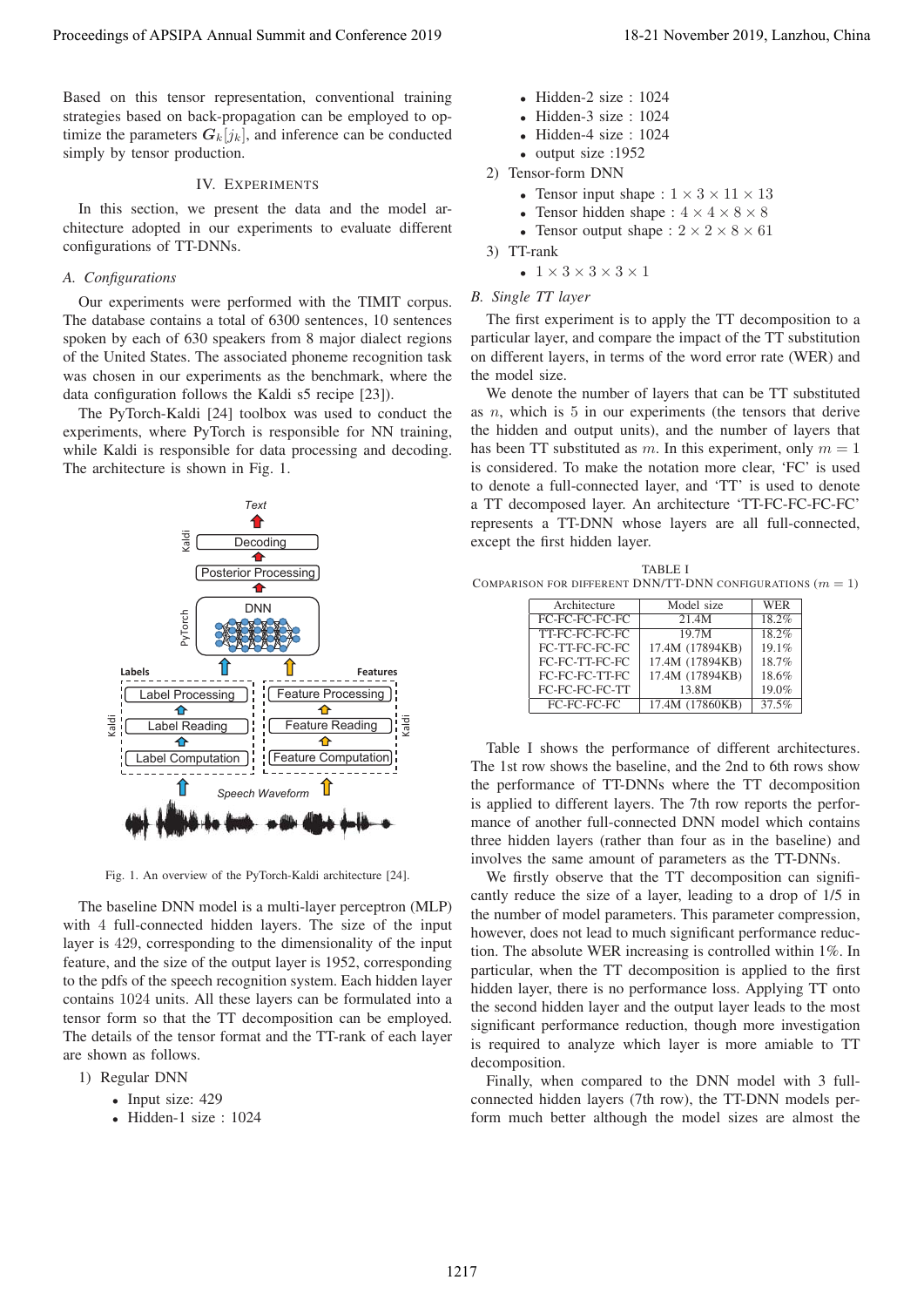same. This confirms that the TT format is an elegant structure that can learn important information with very limited amount of parameters.

# *C. Two TT layers*

TABLE II COMPARISON FOR DIFFERENT DNN/TT-DNN CONFIGURATIONS  $(m = 2)$ 

| Architecture   | Model size | <b>WER</b> |
|----------------|------------|------------|
| FC-FC-FC-FC-FC | 21.4M      | 18.2%      |
| TT-TT-FC-FC-FC | 15.8M      | 18.8%      |
| TT-FC-TT-FC-FC | 15.8M      | 19.2%      |
| TT-FC-FC-TT-FC | 15.8M      | 19.0%      |
| TT-FC-FC-FC-TT | 12.1M      | 19.5%      |
| FC-TT-TT-FC-FC | 13.4M      | 20.1%      |
| FC-TT-FC-TT-FC | 13.4M      | 19.7%      |
| FC-TT-FC-FC-TT | 9.85M      | 21.1%      |
| FC-FC-TT-TT-FC | 13.4M      | 19.1%      |
| FC-FC-TT-FC-TT | 9.85M      | 20.1%      |
| FC-FC-FC-TT-TT | 9.85M      | 20.7%      |
| FC-FC-FC       | 13.4M      | 40.4%      |

The results of TT-DNNs with 2 TT layers are shown in Table II. It can be seen that with the additional TT layer, the model size is further compressed, with noticeable but limited performance reduction. When compared with a DNN model with 2 full-connected hidden layers (the last row), the TT-DNNs with 2 TT layers perform much better although their sizes are the similar. All these observations are consistent with the results in Table I.

### *D. Mutiple TT layers*

TABLE III COMPARISON OF DIFFERENT DNN/TT-DNN CONFIGURATIONS  $(m = 3, 4, 5)$ 

| Architecture   | Model size | WER      |
|----------------|------------|----------|
| FC-FC-FC-FC-FC | 21.4M      | 18.2%    |
| FC-TT-TT-TT-FC | 9.48M      | 21.1%    |
| TT-TT-TT-TT-FC | 7.81M      | 23.1%    |
| TT-TT-TT-TT-TT | 0.2M       | 52.2 $%$ |
| $FC-FC$        | 9.38M      | 46.1%    |

The results with more TT layers are shown in Table III. It can be seen that with more hidden layers formulated by TT, the model size keeps decreased, and the performance keeps degraded, but still under control. However, it seems converting the output layer to be TT is risky: although the model size can be significantly reduced to 200k bytes, the performance is dropped to an unacceptable level. This indicates the TT format is compact but less flexible, i.e., the functional space it can cover is limited. Therefore, TT layers should collaborate with some more general functions (e.g., full-connected layers) to achieve the learning goal.

Plot all the experimental results on a two-dimensional space where the x-axis is the compression ratio and the y-axis is the WER, and then conduct a polynomial regression. The results are shown in Fig. 2. It can be seen that when the compression ratio is below 60%, the performance will be not impacted much and the WER will keep stable. However, when the model

is compressed more aggressively, the WER is significantly increased and the model becomes unacceptable. In practice, the trade-off between compression ratio and performance loss needs to carefully addressed.



Fig. 2. Model compressing ratio versus WER with TT-DNNs. The function in the legend is fitted using the standard least-square method.

### V. CONCLUSIONS AND FUTURE WORK

In this paper, we investigated a model compression approach for speech recognition, by using the tensor train (TT) format. This format introduces complex relationships among parameters via tensor multiplication, leading to structural priors that make it possible to encode complex patterns with limited parameters, hence a compact model.

The experiments were conducted on a phoneme recognition task with the TIMIT database. The results show that the TT formulation can greatly reduce the model size, with little performance loss. With more TT layers involved, the model size keeps decreased, and the performance keeps degraded but still under control. However, if all the layers are TT, the performance will be significantly reduced, indicating that pure TT models are not powerful enough and so require at least one full-connected layer to deal with the complex patterns of speech signals. Interestingly, TT-DNNs perform much better than full-connected DNNs with a similar model size.

In the future, we will study the theoretical limitation of the TT format and investigate methods to improve its capacity. We will also study the method with larger datasets.

## VI. ACKNOWLEDGMENT

This work was conducted when the first author was an intern student at the Center for Speech and Language Technology (CSLT), Tsinghua University. Thanks to the CSLT people for the valuable discussions and suggestions, in particular Dr. Zhiyuan Tang, Dr. Lantian Li. The work was partially supported by the National Natural Science Foundation of China under Projects 61633013.